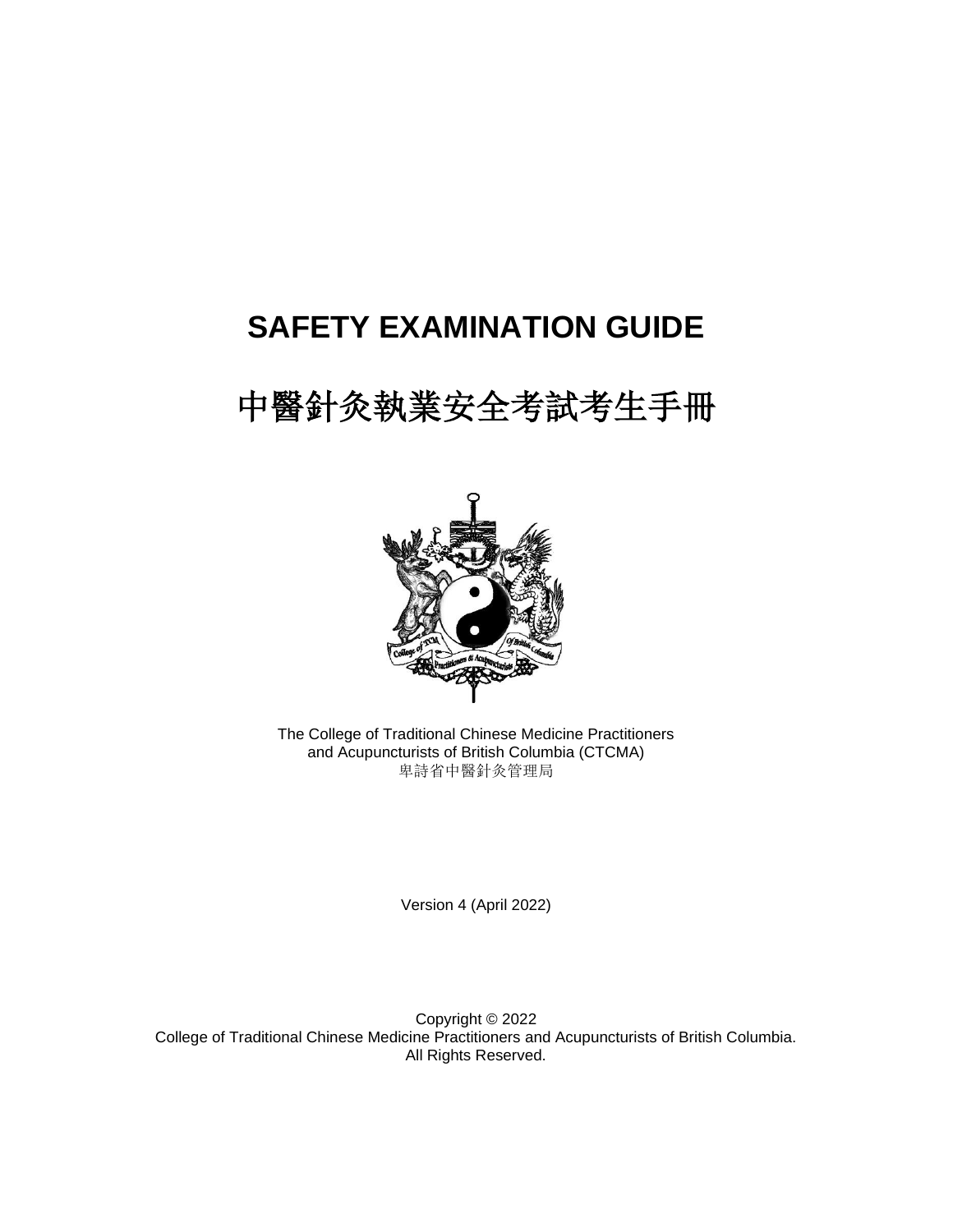

## **Table of Contents**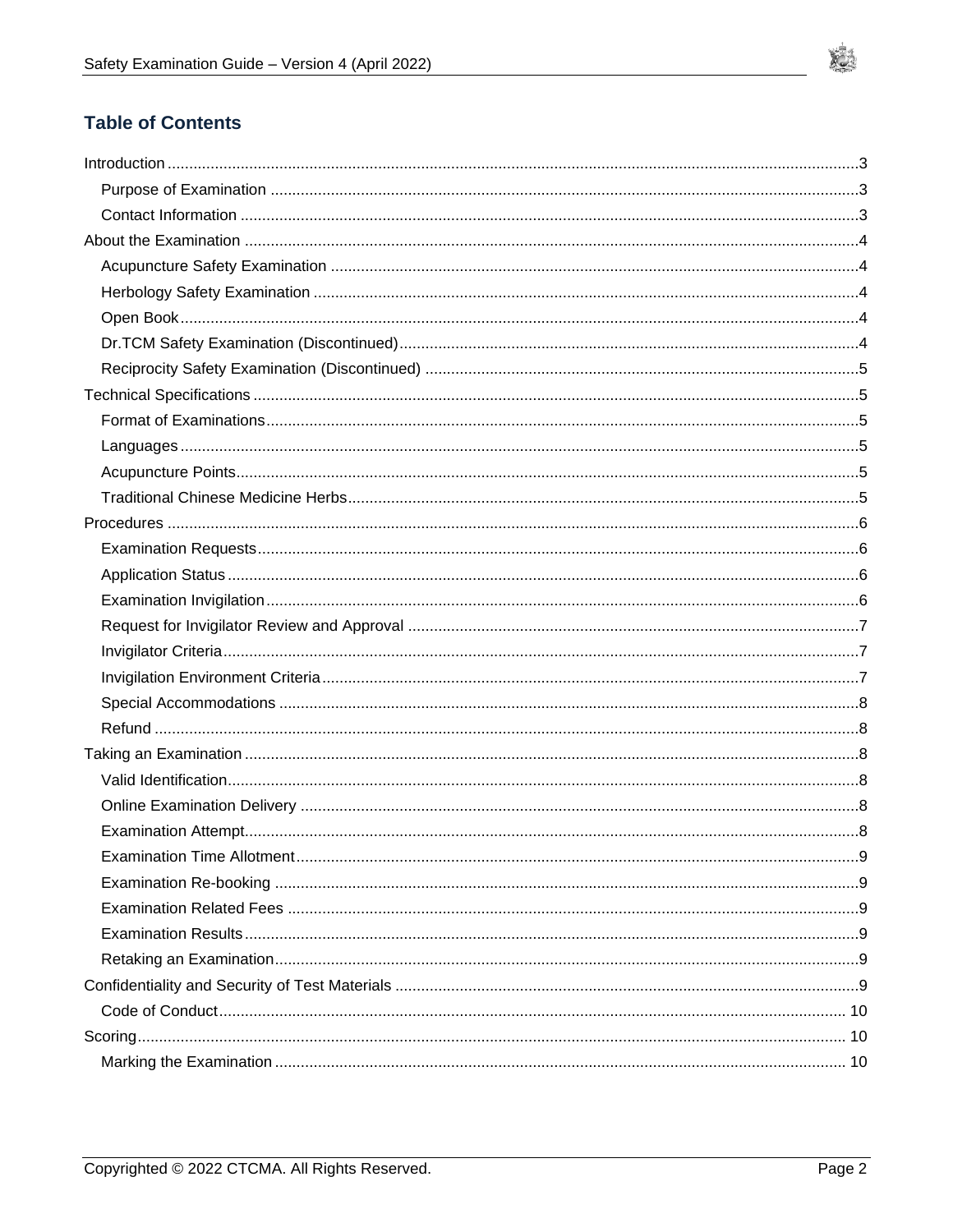

## <span id="page-2-0"></span>**Introduction**

This handbook includes the policies and procedures for the Safety Examination. The regulatory body for Traditional Chinese Medicine (TCM) Practitioners and Acupuncturists in British Columbia is the College of Traditional Chinese Medicine Practitioners and Acupuncturists of British Columbia (CTCMA). CTCMA will be referred to as "the College" in this handbook. The College is responsible for governing TCM Practitioners and Acupuncturists in accordance with the *Health Professions Act (BC)* and the Traditional Chinese Medicine Practitioners and Acupuncturists Regulation of British Columbia.

Although accurate at the time of publication, changes may take place without prior notice. While the College will try to advise candidates of important changes, the College reserves the right to make changes in fees, examinations, policies and procedures at any time without advance notice.

The most recent version of this Handbook, application forms and policies may be found on the College's website.

#### <span id="page-2-1"></span>**Purpose of Examination**

The College is mandated by the provincial government to protect the public's right to safe, effective and ethical TCM services by regulating the practice of TCM.

The purpose of the Safety Examinations is to determine if candidates have acquired the minimum entry-level competency in safety for practice as an Acupuncturist, Herbalist, TCM Practitioner, or Dr.TCM to be considered for registration by the provincial regulatory body. The public is thus protected when receiving treatment from registered professionals. The examination(s) must be written by all candidates, including graduates from Canada and those completing their education outside of Canada.

#### <span id="page-2-2"></span>**Contact Information**

College of Traditional Chinese Medicine Practitioners & Acupuncturists of British Columbia (CTCMA) 900-200 Granville St, Vancouver, British Columbia, Canada, V6C 1S4 Phone: 604-742-6563 Toll-Free: 1-855-742-6563 Fax: 604-357-1963 www.ctcma.bc.ca info@ctcma.bc.ca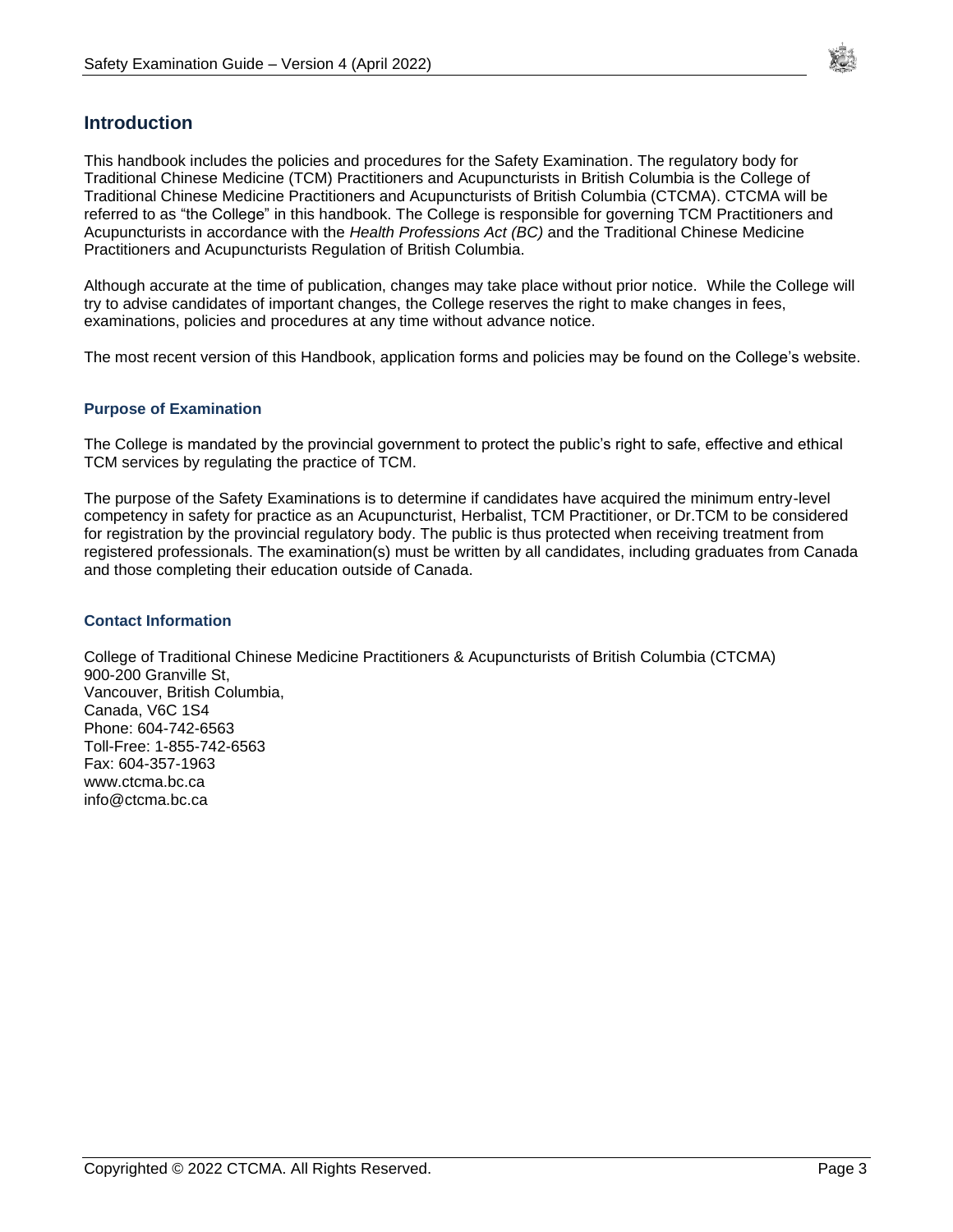

## <span id="page-3-0"></span>**About the Examination**

The Examinations are designed to assess safety knowledge in infection control, risk management, acupuncture, and herbology required for practice. The content of the Acupuncturist and Herbalist examinations are based on the Safety Program Handbook.

The Safety Examination required to satisfy the registration requirements are as follows:

|                   | <b>EXAMINATIONS REQUIRED</b> |                         |
|-------------------|------------------------------|-------------------------|
|                   | <b>Acupuncture Safety</b>    | <b>Herbology Safety</b> |
| To become R.Ac.   |                              |                         |
| To become R.TCM.H |                              |                         |
| To become R.TCM.P |                              |                         |
| To become Dr.TCM  |                              |                         |

A passing result on the examination indicates that the candidate has demonstrated the minimal standard of competence. A fail result indicates that the candidate has not yet demonstrated the minimal standard of competence.

#### <span id="page-3-1"></span>**Acupuncture Safety Examination**

This open book examination will have three sections: one to assess competencies in infection control, one to assess competencies in risk management; and one section relating solely to safety in TCM Acupuncture. It will consist of 40 multiple-choice questions. Candidates will have 1.5 hours to complete this examination.

#### <span id="page-3-2"></span>**Herbology Safety Examination**

This open book examination will have three sections: one to assess competencies in infection control, one to assess competencies in risk management; and one section relating solely to safety in TCM Herbology. It will consist of 40 multiple-choice questions. Candidates will have 1.5 hours to complete this examination.

#### <span id="page-3-3"></span>**Open Book**

Unlike a typical examination which assesses a candidate's ability to memorize facts and figures, the Safety Examinations for Acupuncture and Herbology are open book. The open book examination assesses a candidate's ability to understand, analyze and apply existing knowledge to clinical situations.

A candidate taking the Safety Examinations for Acupuncture or Herbology is allowed access to the Safety Program Handbook through the College's website during the examination. However, a hard copy of the Safety Program Handbook will not be allowed.

#### <span id="page-3-4"></span>**Dr.TCM Safety Examination (Discontinued)**

The Dr.TCM Safety Course has been discontinued effective April 2022. Applicants to register as Doctors of TCM with the College are required to provide evidence of their successful completion of the safety course and examination as TCM Practitioners.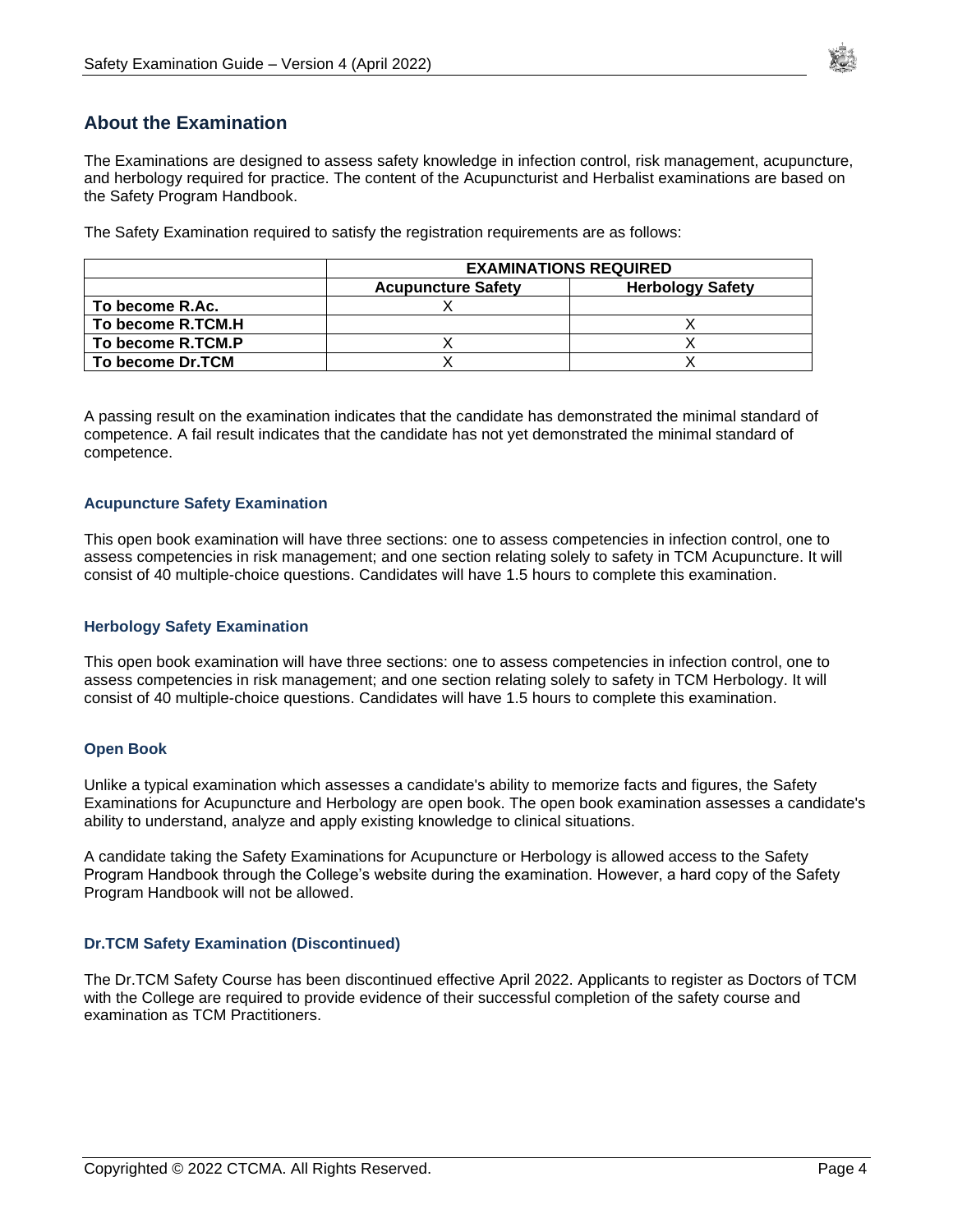

#### <span id="page-4-0"></span>**Reciprocity Safety Examination (Discontinued)**

<span id="page-4-1"></span>The safety examination is no longer a registration requirement to apply for full registration through reciprocity. Therefore, the Reciprocity Safety Examination has been discontinued.

## **Technical Specifications**

The following tables provide the weighting (percentage) of competencies for Acupuncturist and Herbalist by the four (4) practice areas:

| <b>Practice Areas</b>                    | <b>Acupuncturist Exam</b><br>Percentage | <b>Herbalist Exam</b><br>Percentage |
|------------------------------------------|-----------------------------------------|-------------------------------------|
| Infection Prevention and Control         | $20 - 25%$                              | $22 - 28%$                          |
| <b>Risk Management of TCM Practice</b>   | $36 - 42%$                              | $38 - 46%$                          |
| Safe Procedures & Processes: Acupuncture | $36 - 42%$                              |                                     |
| Safe Procedures & Processes: Herbology   |                                         | $32\% \sim 36\%$                    |

#### <span id="page-4-2"></span>**Format of Examinations**

The multiple-choice questions are presented as independent questions. Every question will consist of a stem (question) and four possible options. There is only ONE correct or best answer for each question.

#### <span id="page-4-3"></span>**Languages**

All the stems (questions) and options (answers) will be displayed in both English as well as Chinese. The Chinese translation is for informational purposes only, and is not a substitute for the English. The English version is the only definitive and official version. If there are any discrepancies between the information provided in English and the translation of that information, the English version shall prevail. Any such discrepancies are not binding and are of no legal effect.

#### <span id="page-4-4"></span>**Acupuncture Points**

Acupuncture points will be referred to by the names in Appendix 1 (Table of Points: CTCMA-BC Dangerous/Cautionary Points) of the Safety Program Handbook. Acupuncture points that are not listed in Appendix 1 of the Safety Program Handbook will be referred to in Pinyin names and WHO standard nomenclature.

#### <span id="page-4-5"></span>**Traditional Chinese Medicine Herbs**

Traditional Chinese Medicine herbs will be referred to by the names in Appendix 2 (Index of Materia Medica) of the Safety Program Handbook.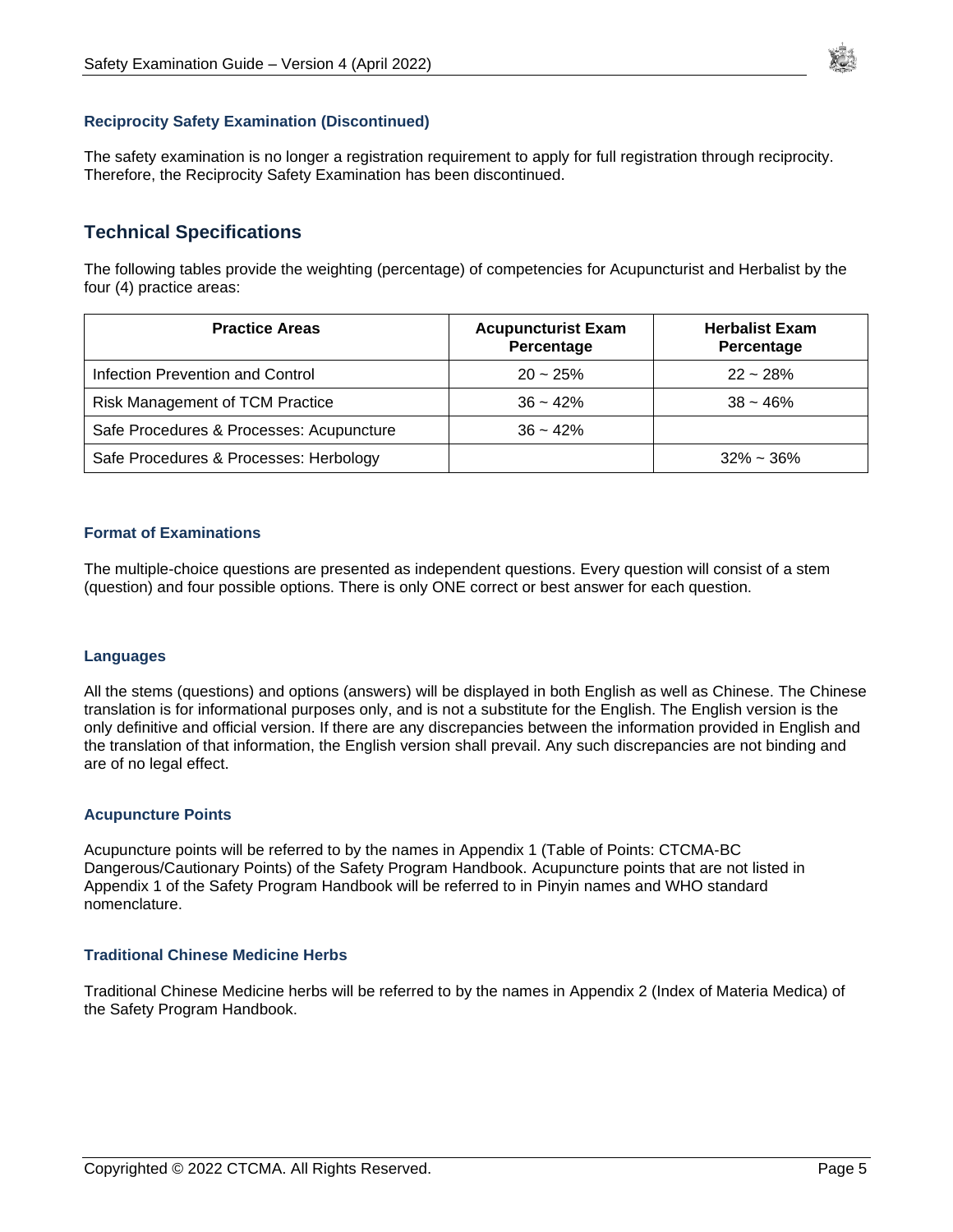

## <span id="page-5-0"></span>**Procedures**

#### <span id="page-5-1"></span>**Examination Requests**

All examinations must be requested at least 3 weeks prior to the examination write date. The first step is to contact an approved invigilator to see when they have an availability that fits with your preference. Once an available session is confirmed with an invigilator, a candidate may apply for an examination by completing the Apply for Safety Exam online form and complete the payment on the College's website. Once the online form and payment is completed, candidates are required to email or fax the print-out or screenshot of the exam confirmation receipt and payment receipt to the College. Once your application is processed and approved by the College, secure your booking with your invigilator by making your payment for the invigilation fee. You may check your updated application status through the Registrant Portal. All examinations must be completed within the time allotted to complete the examination.

Please note: Invigilator fee is set by each invigilator or their institution and is made to the invigilator directly. Invigilation fee can vary between various institutions. Make sure to be familiar with the invigilator's fee schedule and booking policies (e.g., cancellation, booking changes). Invigilator fee is a separate fee from the examination fee.

#### <span id="page-5-2"></span>**Application Status**

Candidates may check the updated status of application through Registrant Portal. A confirmation email will be sent to the candidate as soon as the examination request is approved.

#### <span id="page-5-3"></span>**Examination Invigilation**

#### **Important Update**

Due to the Covid-19 pandemic, many examination / assessment centres remain closed for external bookings to take the CTCMA Safety Exam(s) at their facilities. The CTCMA Safety Examination at this time is primarily offered as an Online Exam with Remote Proctoring.

**Remote Proctored Examination Centers** - allows applicants to write the Safety Examinations safely and conveniently without travelling or commuting during the Covid-19 pandemic

- 445 Vancouver Island University [\(assessments@viu.ca\)](mailto:assessments@viu.ca)
- 443 Selkirk College [\(exams@selkirk.ca\)](mailto:exams@selkirk.ca)

**In-Person Examination Centers** – allows applicants to write the Safety Examinations in-person at testing centers

- BCIT Burnaby Campus [\(BCIT\\_Burnaby\\_Test\\_Ctr@bcit.ca\)](mailto:BCIT_Burnaby_Test_Ctr@bcit.ca)
- BCIT Downtown Vancouver Campus [\(BCIT\\_DTC\\_TEST\\_Ctr@bcit.ca\)](mailto:BCIT_DTC_TEST_Ctr@bcit.ca)

Please refer to the list on the Safety Examination Application Page of the College's website for the most up-todate approved invigilators and invigilation centres -information.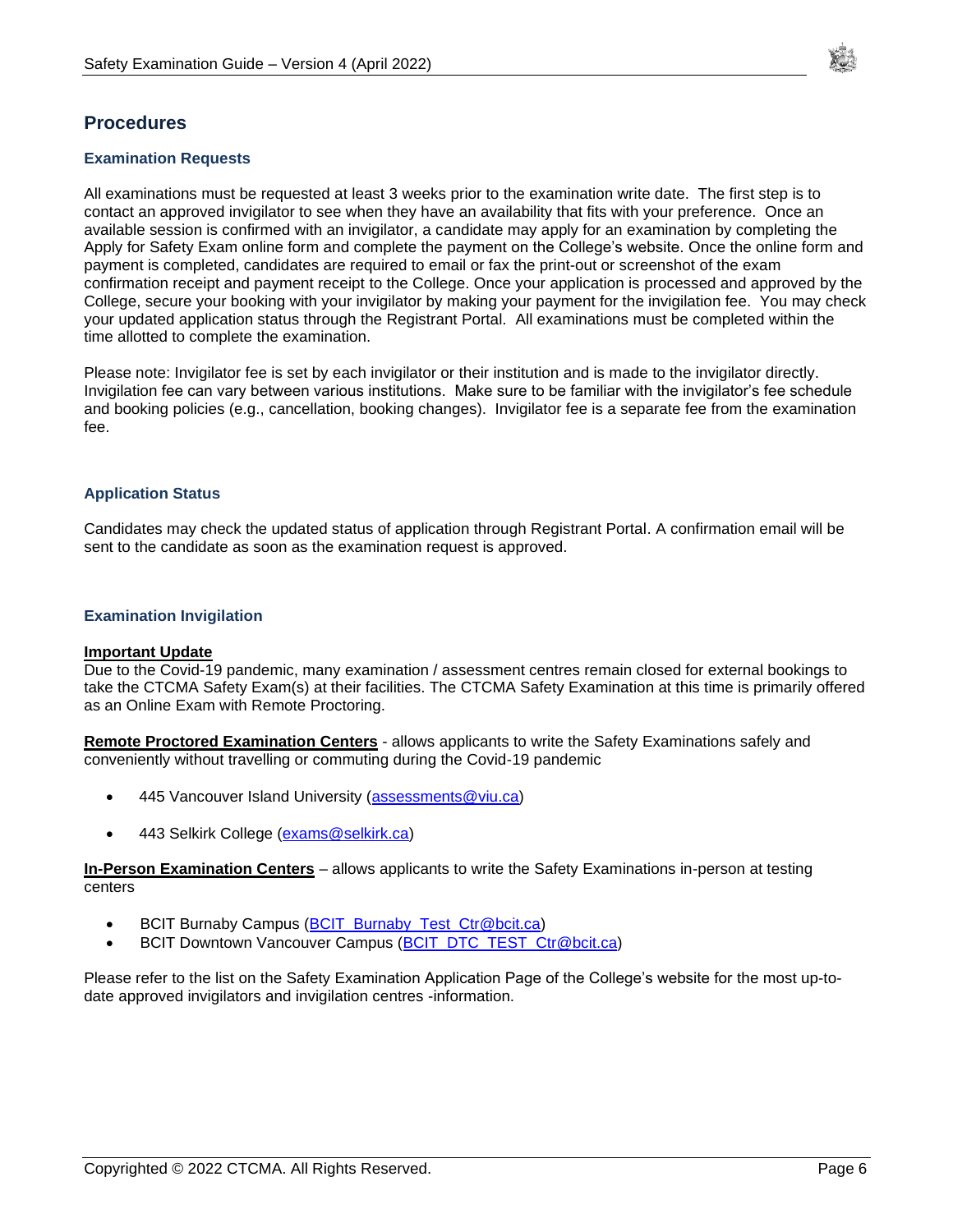

#### <span id="page-6-0"></span>**Request for Invigilator Review and Approval**

If a candidate wishes to write an examination at a location other than any of the approved invigilators, the candidate must write at a public post-secondary institution such as a public university or technical institute. If a public university or technical institute is not accessible, the candidate must write at a public library, provided it is approved by the Registrar. It is the responsibility of the candidate to find a suitable invigilator for use in writing their examinations.

Candidates who are putting forward a request for an individual or an organization that is not an approved invigilator should do so at least 45 days prior to their anticipated examination write date. This will ensure that the invigilator information is available to the College when an examination request is made. Candidates who do not follow this procedure may experience delays in the processing of their examination request.

The request for invigilator review and approval may be completed by submitting the Invigilator Review and Approval Form through any of the following methods:

- a) By fax to 604-357-1963
- b) By email to info@ctcma.bc.ca

#### <span id="page-6-1"></span>**Invigilator Criteria**

An invigilator must be fluent in written and verbal English and fall into one of the following categories:

- A professor or instructor at a public post secondary institution in Canada;
- A full time administrative or professional staff member of a public library or a library in a public school in Canada.

An invigilator cannot be any of the following:

- Friend.
- Neighbor.
- Co-worker.
- An individual with a supervisory relationship to the candidate.
- Family member or relative.
- A CTCMA registrant, unless approved by an authorized representative of the College as designated by the College's Registrar.
- An individual who resides at the same address as the candidate.

#### <span id="page-6-2"></span>**Invigilation Environment Criteria**

An approved invigilator or invigilation centre must be able to provide an environment that meets the following conditions:

- A safe and quiet examination writing environment that is free from distraction and disruption.
- The ability to ensure that an examination is invigilated in accordance with the College's Invigilation Standards and in accordance with the Examination Invigilation Procedures of the examination.
- The ability to ensure that a candidate does not have access to the examination outside of the scheduled write date and time.
- The ability to ensure that the candidate writes the examination within the allotted time to do so.
- The ability to provide a desktop or laptop computer that is compatible with the technology that is required to host the online examination and is located in an environment that is suitable to the writing of an examination.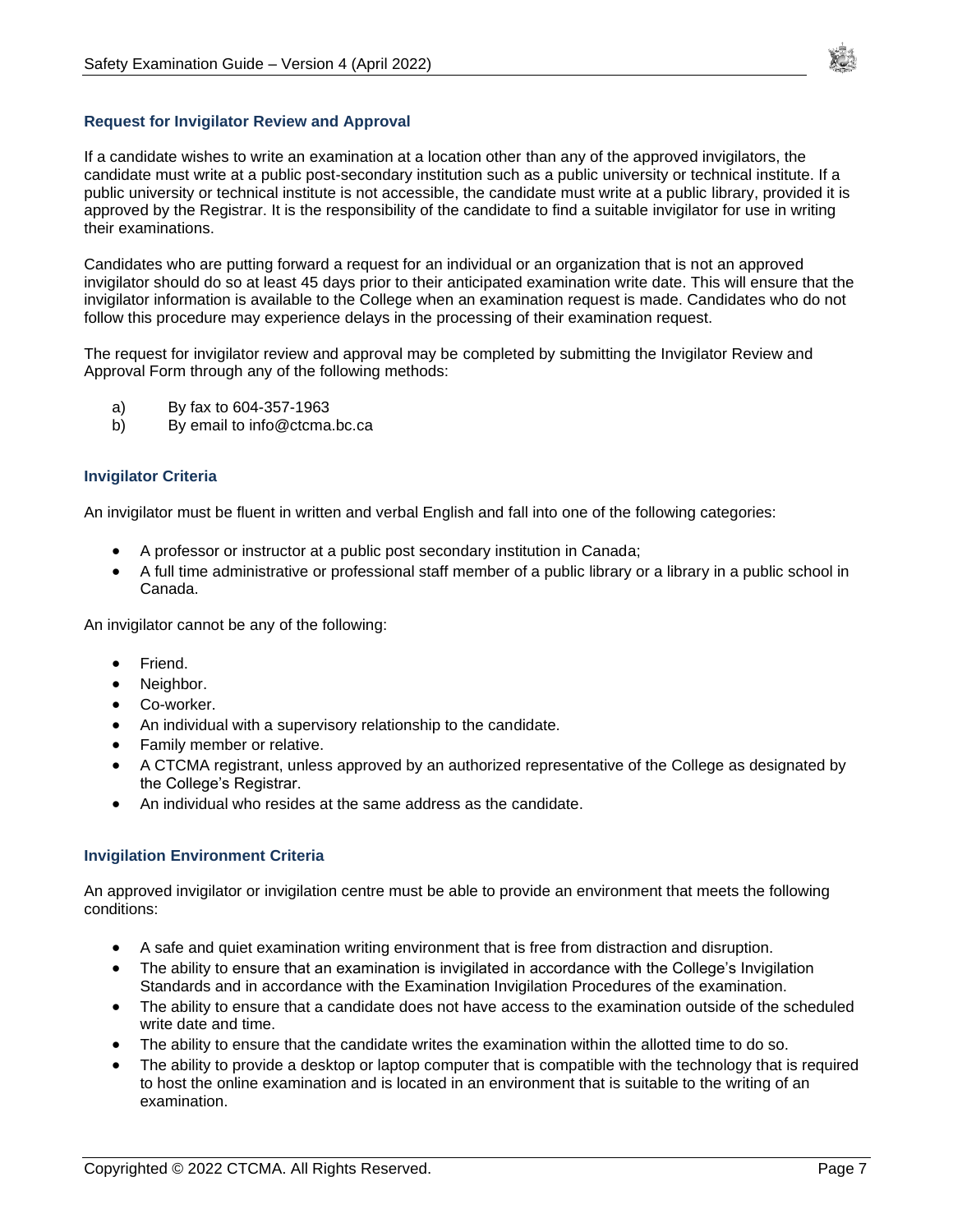

#### <span id="page-7-0"></span>**Special Accommodations**

Candidates with a disability are expected to make arrangements with their approved invigilator or invigilation centre for special accommodations.

Candidates with a disability who requires exceptional examination accommodations that their approved invigilator or invigilation centre is unable to accommodate must submit a request for consideration (in writing, signed, dated, and enclosed with supporting documentation) to the College at least 45 days prior to their anticipated examination write date. The accommodation request may be submitted through any of the following methods:

- a) By fax to 604-357-1963
- b) By email to info@ctcma.bc.ca

#### <span id="page-7-1"></span>**Refund**

The College's Safety Examination fee is non-refundable. A candidate who is absent from the examination due to unforeseen circumstances (e.g. illness, death in the family) must submit written notification (signed, dated, and enclosed with supporting documentation) to the Registrar within fourteen (14) days of the examination date to apply for a refund. The refund request may be submitted through any of the following methods:

- a) By fax to 604-357-1963
- b) By email to info@ctcma.bc.ca

## <span id="page-7-2"></span>**Taking an Examination**

#### <span id="page-7-3"></span>**Valid Identification**

Candidates must present a valid form of photo identification to an invigilator prior to being allowed to write an examination. This identification must be government issued (passport, driver's license, etc.).

#### <span id="page-7-4"></span>**Online Examination Delivery**

The approved invigilator or invigilation centre will be provided with instructions, and a secure password to access an online examination in advance of a candidate's scheduled examination write date.

#### <span id="page-7-5"></span>**Examination Attempt**

At the beginning of the invigilation of the examination, a candidate must verify that the correct examination has been provided. Once a candidate has viewed an examination, unless the wrong examination has been sent to the approved invigilator or approved invigilation centre, it will be considered to have been an attempt at the examination and the examination will be considered written.

If a candidate discovers he/she has been sent or are writing the wrong examination he/she should bring the discrepancy to the immediate attention of the examination invigilator. The examination invigilator must immediately contact the College at 604-742-6563 or email to: [info@ctcma.bc.ca](mailto:info@ctcma.bc.ca) and ensure that the candidate remains at the invigilation site for further instruction.

In the event that the College is closed, the examination invigilator must contact the unit on the following business day. Further instructions will be provided to the invigilator and the candidate at that time.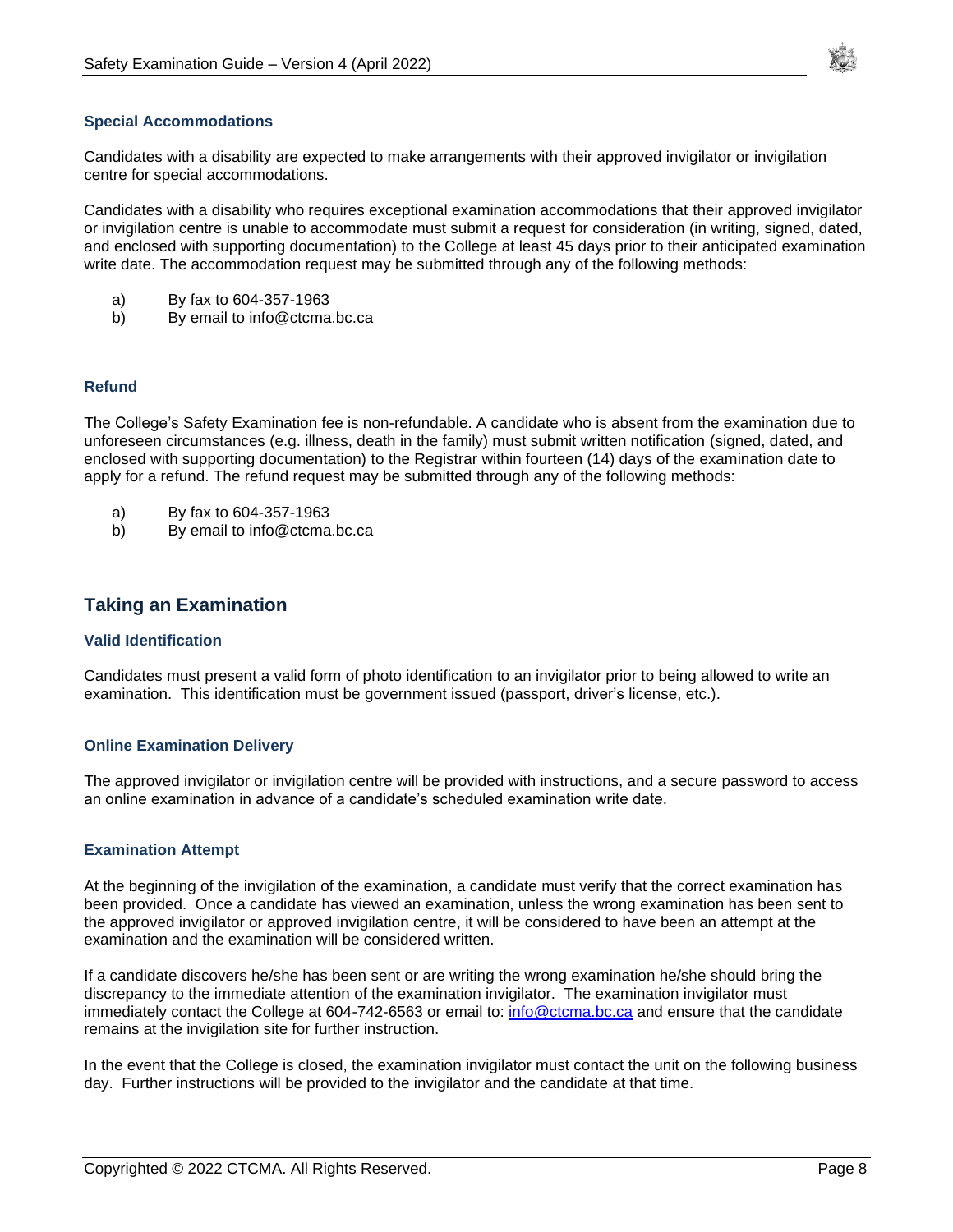

#### <span id="page-8-0"></span>**Examination Time Allotment**

Candidates will be allowed only 1.5 hours to complete their Acupuncturist or Herbalist examination. An examination will be considered void if the candidate has exceeded the allowed time that has been specified for the examination. A timer will be available during the examination on the computer screen.

#### <span id="page-8-1"></span>**Examination Re-booking**

Candidates must follow the rules and regulations of the approved invigilator or invigilation centre. The College would not be involved in brokering any arrangements between a candidate and approved invigilator or invigilation centre.

#### <span id="page-8-2"></span>**Examination Related Fees**

Candidates are responsible for paying all associated fees that are assessed by the College, an approved invigilator or an approved invigilation centre for the services related to an examination.

The College fee for each examination sitting is \$75.

#### <span id="page-8-3"></span>**Examination Results**

Examination results will be emailed to candidates upon completion and processing of an examination. Results will NOT be provided over the telephone or by fax.

#### <span id="page-8-4"></span>**Retaking an Examination**

#### *Failed Examination Once*

A candidate who failed an examination once may repeat the failed examination by submitting a new Safety Examination application.

#### *Failed Examination Twice or More Times*

Any candidate who fails an examination twice or more times is not eligible to repeat the examination unless the candidate completes a 30 days self-study. Upon completion of a 30 days self-study, a candidate may repeat the failed examination by submitting a new Safety Examination application.

<span id="page-8-5"></span>A self-study provides an opportunity for candidates to review course materials and better prepare for the examination. It is the responsibility of candidates to plan and complete a self-study.

## **Confidentiality and Security of Test Materials**

Security precautions eliminate unfair advantages among the candidates and avoid the high human/financial costs of replacing examination materials. That is why the strictest security measures are taken to protect the content of the examination before, during and after the examination.

All examination materials are protected by copyright. The College takes strict security measures to protect examination materials during all phases of development and administration including: development and review of material; reproduction, transportation and disposal of materials; and administration of material to candidates.